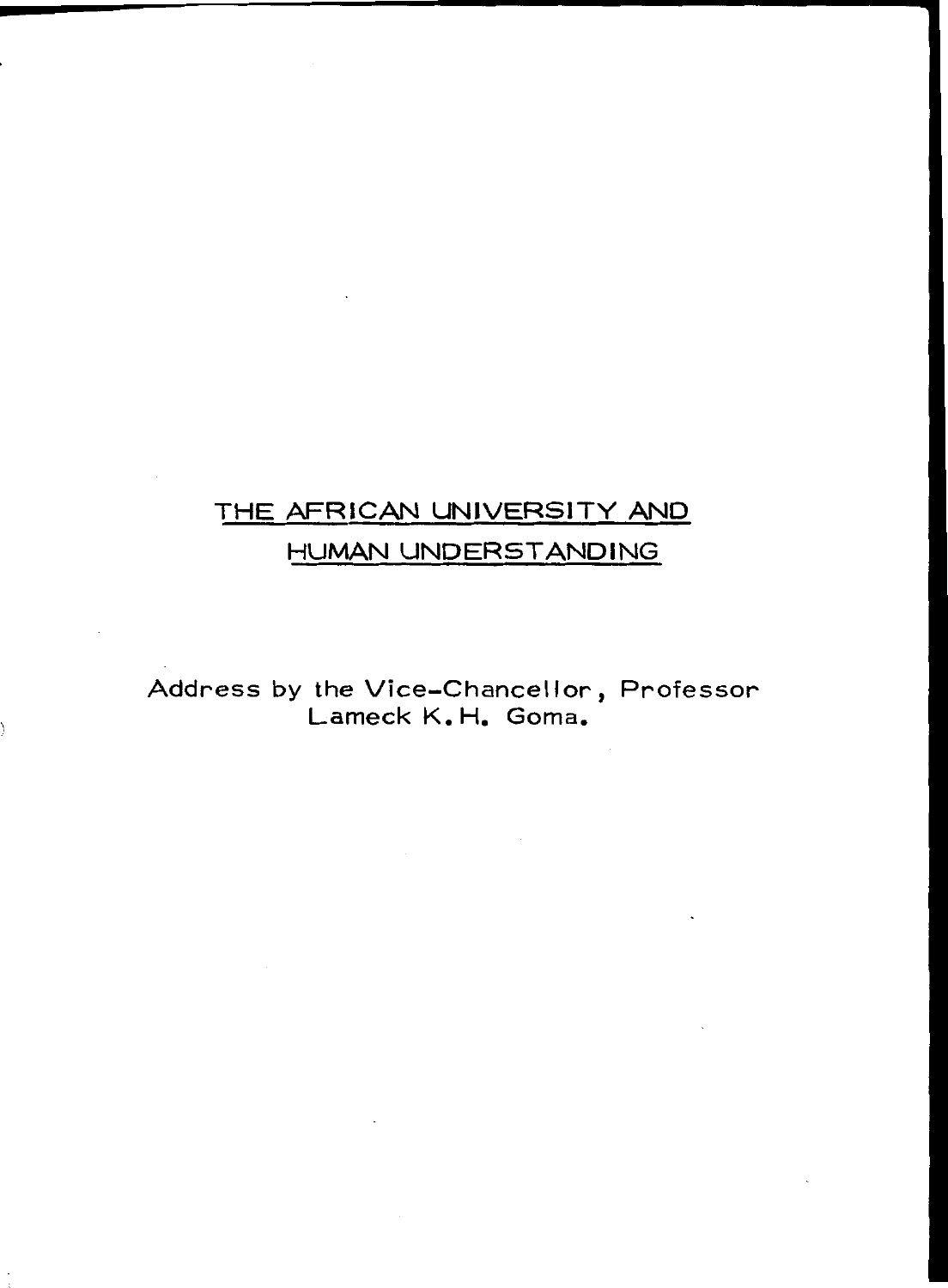### MR. CHANCELLOR, DISTINGUISHED GUESTS, LADIES AND GENTLEMEN:

This is the seventh Graduation Ceremony at which the degrees, diplomas and certificates of the University of Zambia will be conferred on the successful candidates. The number of those who are to receive the awards is 532, as compared with 314 last year. The breakdown is as follows: Master of Arts, 2; Master of Education, 2; Master of Laws, 1; Bachelor of Agricultural Science, 27; Bachelor of Arts, 203; Bachelor of Engineering, 29; Bachelor of Laws, 52; Bachelor of Science, 68; Bachelor of Science (Human Biology), 42; Bachelor of Medicine and Bachelor of Surgery, **11;** Bachelor of Mineral Sciences, 4; Bachelor of Social Work, 9; Diploma in Social **Work, 11;** Diploma in Library Studies, 1; Diploma in Teacher Education, 30; Certificate in Adult Education, 18; and Certificate in Library Studies, 22. The degrees of Master of Education, Master of Laws and Bachelor of Mineral Sciences and the Diploma in Teacher Education are being awarded for the first time in the history of the University.

Mr. Chancellor, Sir, as usual, I now wish to devote the rest of my address to a brief consideration of a number of issues affecting higher education in Africa. I shall treat these under the general heading: THE AFRICAN UNIVERSITY AND HUMAN UNDER-STANDING: and I shall confine myself to four issues. These are  $(1)$  the reality of the divided humanity;  $(2)$ the guilty silence of the universities; (3) the usefulness of the "useless" disciplines; and (4) the significance of international educational exchange.

#### THE REALITY OF THE DIVIDED HUMANITY

Mankind has always been and continues to be con-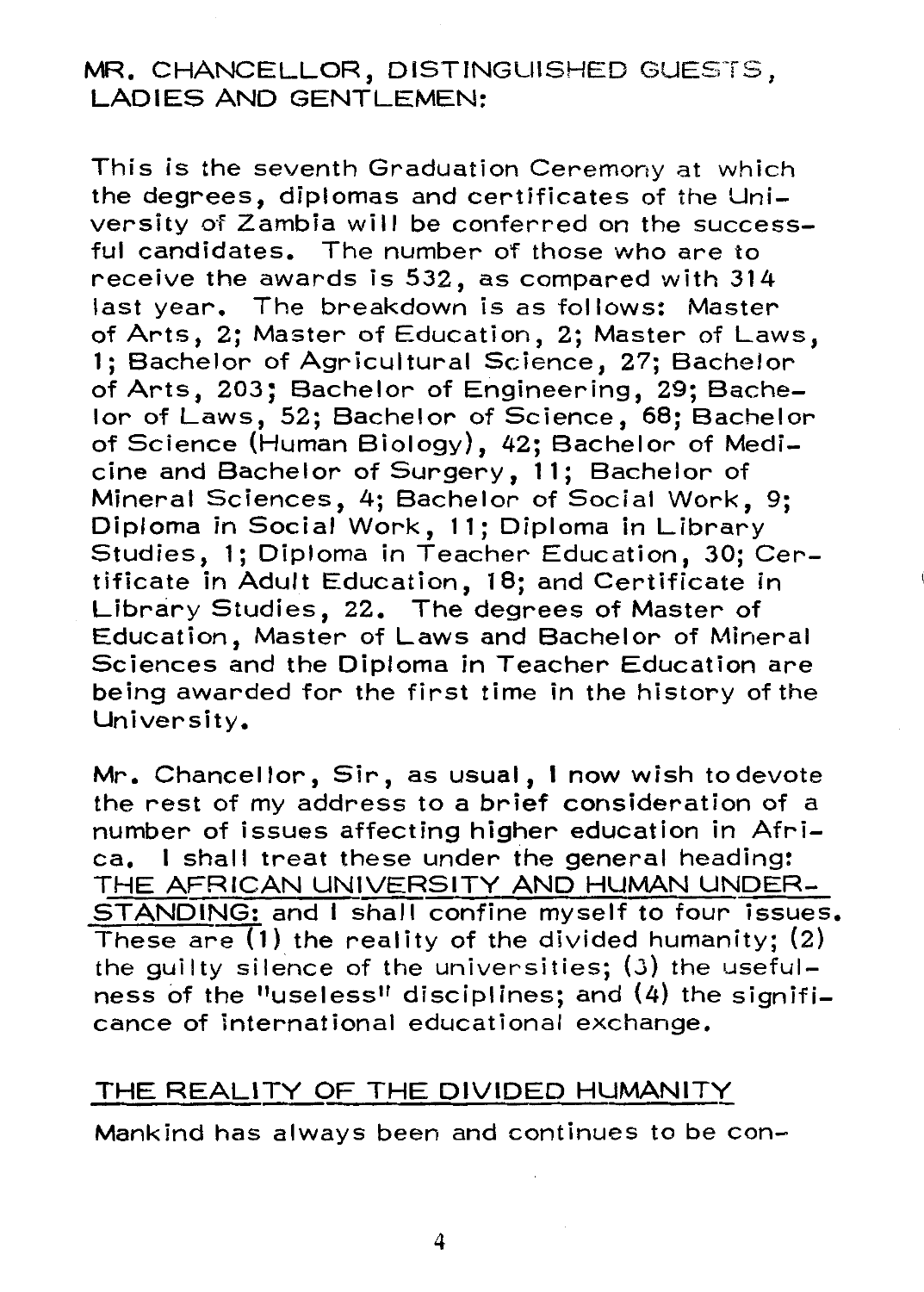fronted with enormous and complex problems and barriers which distort or handicap the fulfilment of congenial human relations. While it cannot be disputed that the modern advances of science and technology have brought us physically nearer one to another and increased the interdependence of man, at the same time we seem to be much more deeply divided than ever. Thus, as Mwalimu Jul ius Nyerere has put it, mankind is "divided between those who are satiated and those who are hungry: ..... between those with power and those without power; ..... between those who dominate and those who are dominated; between those who exploit and those who are exploited;" and, one might add, between those who oppress and those who are oppressed. Then there are those that seek to promote the degradation of their fellow-men simply because they have a different skin pigmentation or belong to a different race.

The deep and significant differences between and among many nations must be seen for what they are. Many of them are often nourished by conflicting values and concepts of what is acceptable and proper- and what is not; and by opposing ideologies. But the arrogance of certain countries or nations frustrates the efforts of honest men everywhere struggling to see mankind live in peace and dignity. Furthermore, the compulsion to maintain open conflict can only leave room to manoeuvre for positions of advantage which may not be in the best interests of our common humanity.

At the national level, many of our countries have their own problems of cultural conflict, of people with different languages and different ethnic backgrounds Iiving together. These problems, regrettably, tend to divide us as humanbeings, and we become reduced by them.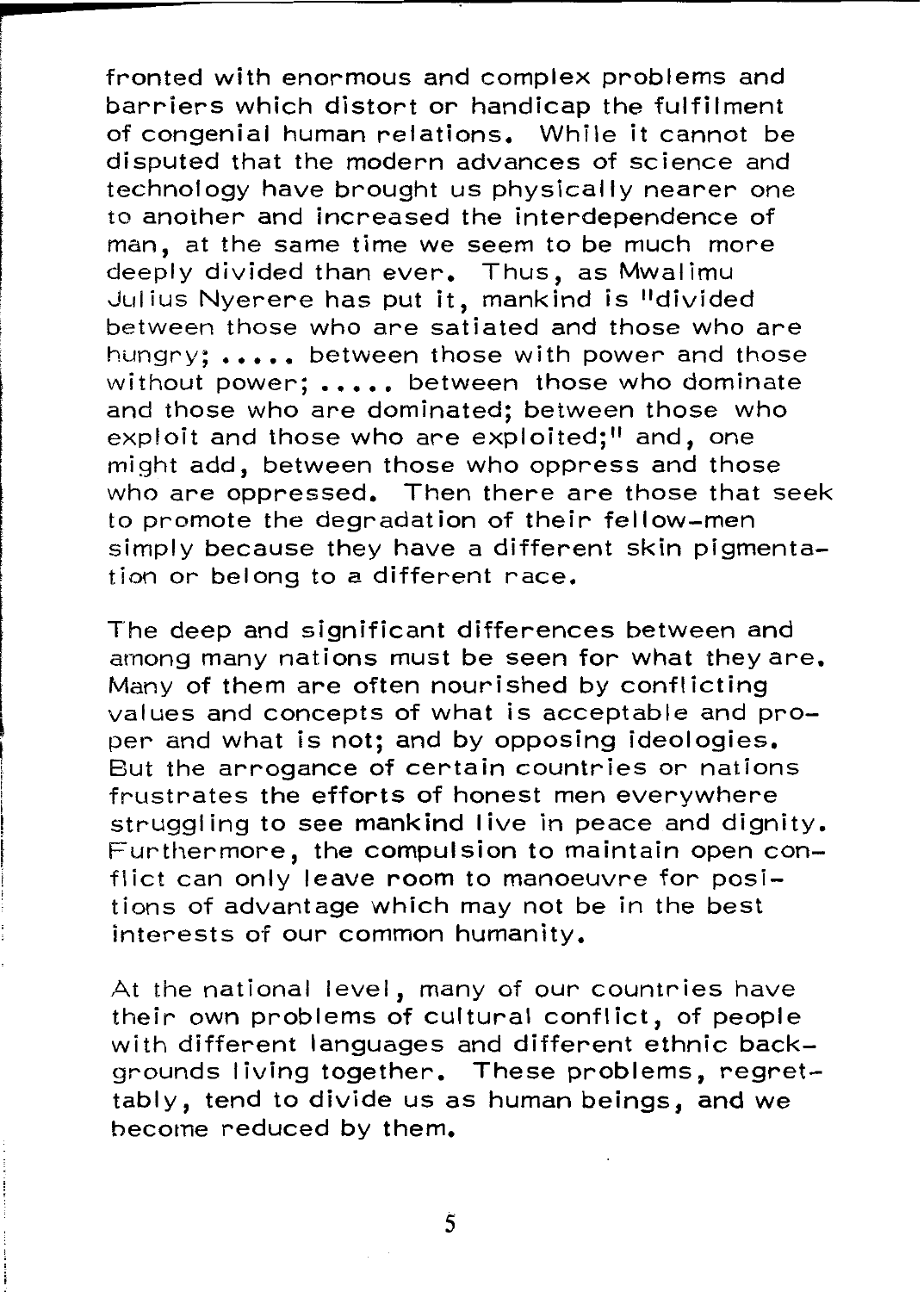The search for effective means of overcoming these various problems and of trascending these various barriers that divide us as human beings has been a perennial one; but it must continue, and institutions of higher learning everywhere have a duty to contribute to this exercise. It is believed that assaults against the barriers to a universal community can be initiated in universities with much less resistance than in most other institutions. The African university must, therefore, seek to playa significant part in generating and sustaining a deep and widespread perception that human solidarity -  $across$ differences of race, nationality, ideology, and cul $t$ ural tradition - is not merely desirable and beneficial, but is demanded by our common humanity; and it must seek to convey to the teacher and student a deep sense of the dignity of the human person.

### THE GUILTY SILENCE OF THE UNIVERSITIES

There are a number of significant questions, the asking of which would seemto be an indictment against our universities for their apparently insufficient commitment to the quest for human understanding. Many have asked whether our universities have held back when they should have led; have remained silent when they should have spoken up; and have compromised when they should have stood fast - against the actions of men and nations which only reveal the depth of misunderstanding among peoples and nations and which mask the absence of real communication between them.

The African university can and should play an important role in promoting rational dialogue which should be regarded as the only alternative to confrontation and resort to unilateral actions, whether at the national or international levei. But has the university done enough to generate, among its staff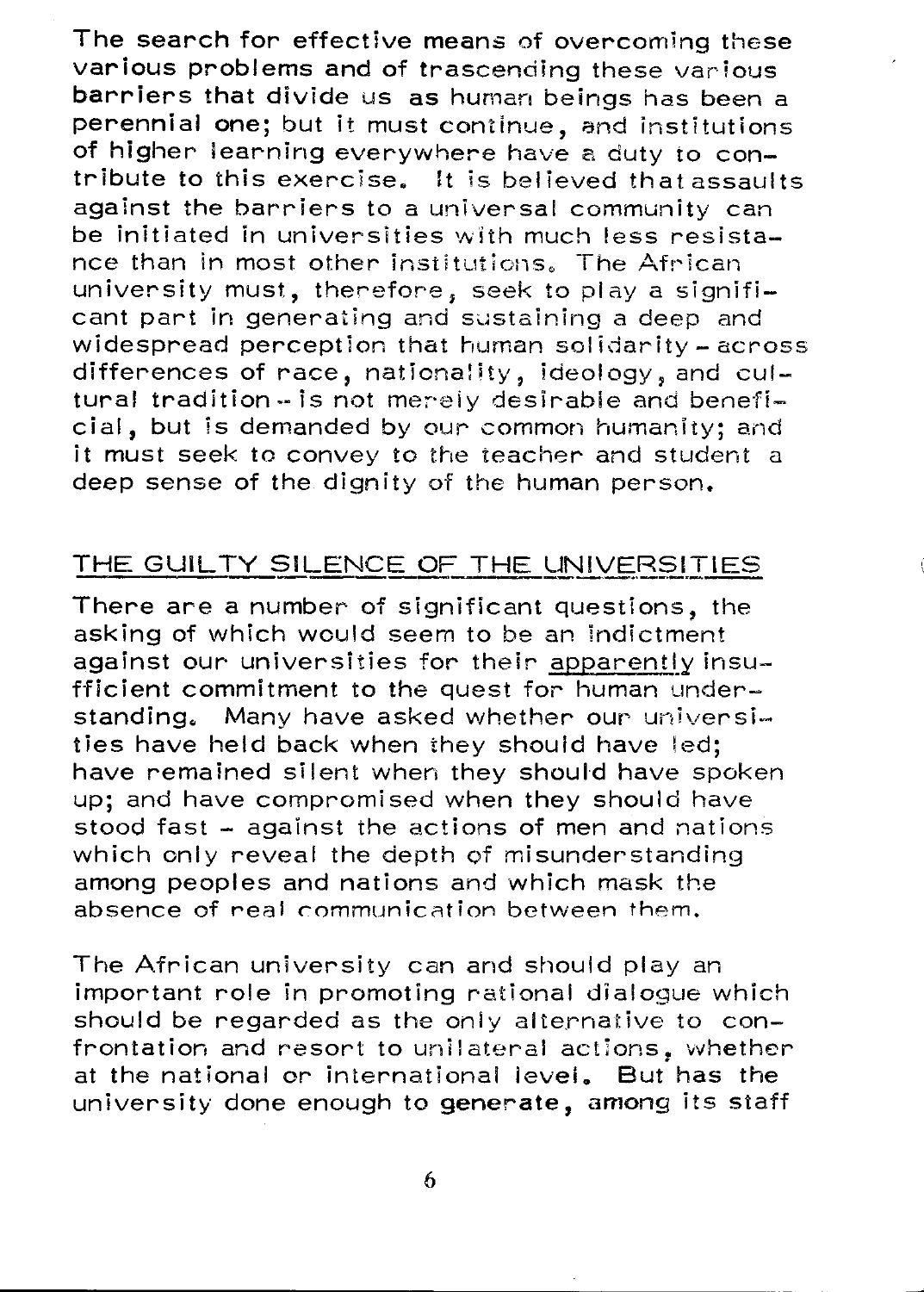and students and the community at large, the quality of being able to disagree with others without becoming angry; the conviction that differences of opinion should be settled by rational authority rather than by coercion or force; and the significance of a constructive intolerance or a just indignation that does not remain silent in the face of attitudes or actions that are inimical to the future of individuals or of society'? And how loud and clear has been our voice in this'?

The problems pertaining to human understanding are no different from other problems, in one sense: they require a mental discipline, to make sure that all significant factors are identified and evaluated. This can, for example, be achieved through imaginative and meaningful programmes of research and study. But it may be asked: in how many of our universities are programmes of research and study prompted by a genuine desire to tackle substantive problems of human or international consequence, in order to contribute significantly toward human or international understanding'? How many of our scholars, in the various disciplines and professions, have committed themselves wholeheartedly to such understanding'? How many of our university teachers use the occasion of teaching, not only for imparting information for its own sake, but with the del iberate intent of showing students how the study of the matter at hand is related to human dilemmas and human values? How serious and successful, if at all, have been our attempts, in these matters, to formulate and organise systems through which there can be more public enlightenment and more widespread response to it? Mr. Chancellor, Sir. I am glad to report that the University of Zambia has decided to move significantly in this direction and has, consequently, recently established an "Institute of Human Relations", as an instrument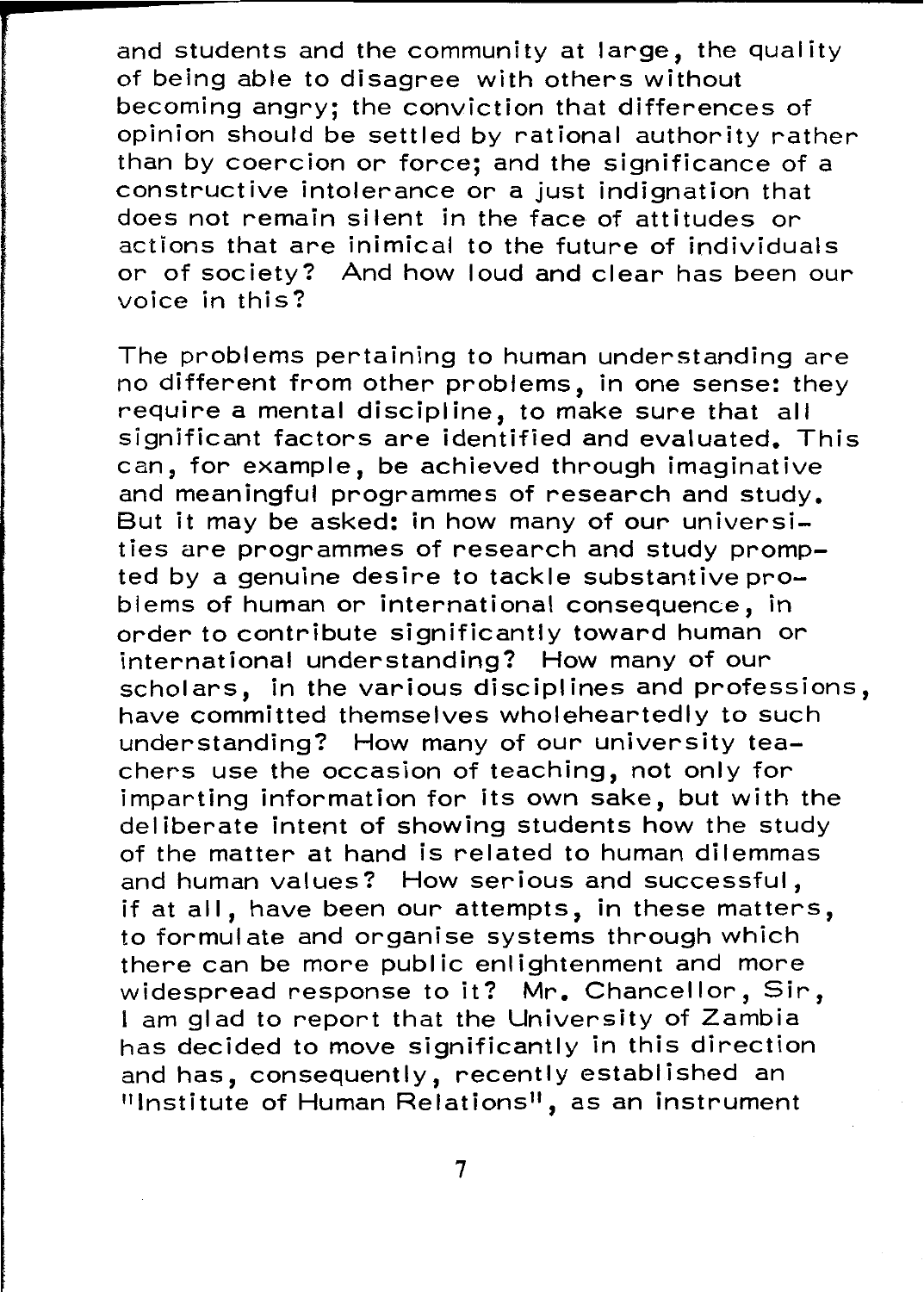which we university to make a wordhout the University to  $\mathcal{L}_{\mathcal{A}}$ while contribution to the development, interpretation and transmission of knowledge in the sphere of human relations.

Our universities must seek to do more than they have done so far. They must stimulate an awareness and promote a more thorough intellectual grasp of the great issues affecting mankind, both among students and the general public. We need more and more basic information about the nature of the national and international community in which we live, and of the different ways in which the interests of the different peoples within nations and of member states tend both to unite and to divide them.

# THE USEFULNESS OF THE "USELESS" DISCI-PLINES.

It is generally agreed that the acute shortage of high-level manpower is perhaps the single most important constraint on African development. Such manpower must be produced by the African university. We must have agricultural scientists in order to improve and increase our food production; doctors, to meet the health needs of our nations; teachers, to provide for a more adequate and relevant education for our peoples; engineers, mineral scientists, other scientists and technologists, to enable us to exploit our mineral and other natural resources to our greatest advantage, to develop or improve our industries, transportation and communications systems; lawyers, to attend to the legal needs of our societies; and economists to provide expertise in the planning of our national economies. The usefulness of the disciplines which produce such professionals is unquestioned. And many of our universities have accepted the critical and challenging task of training and producing these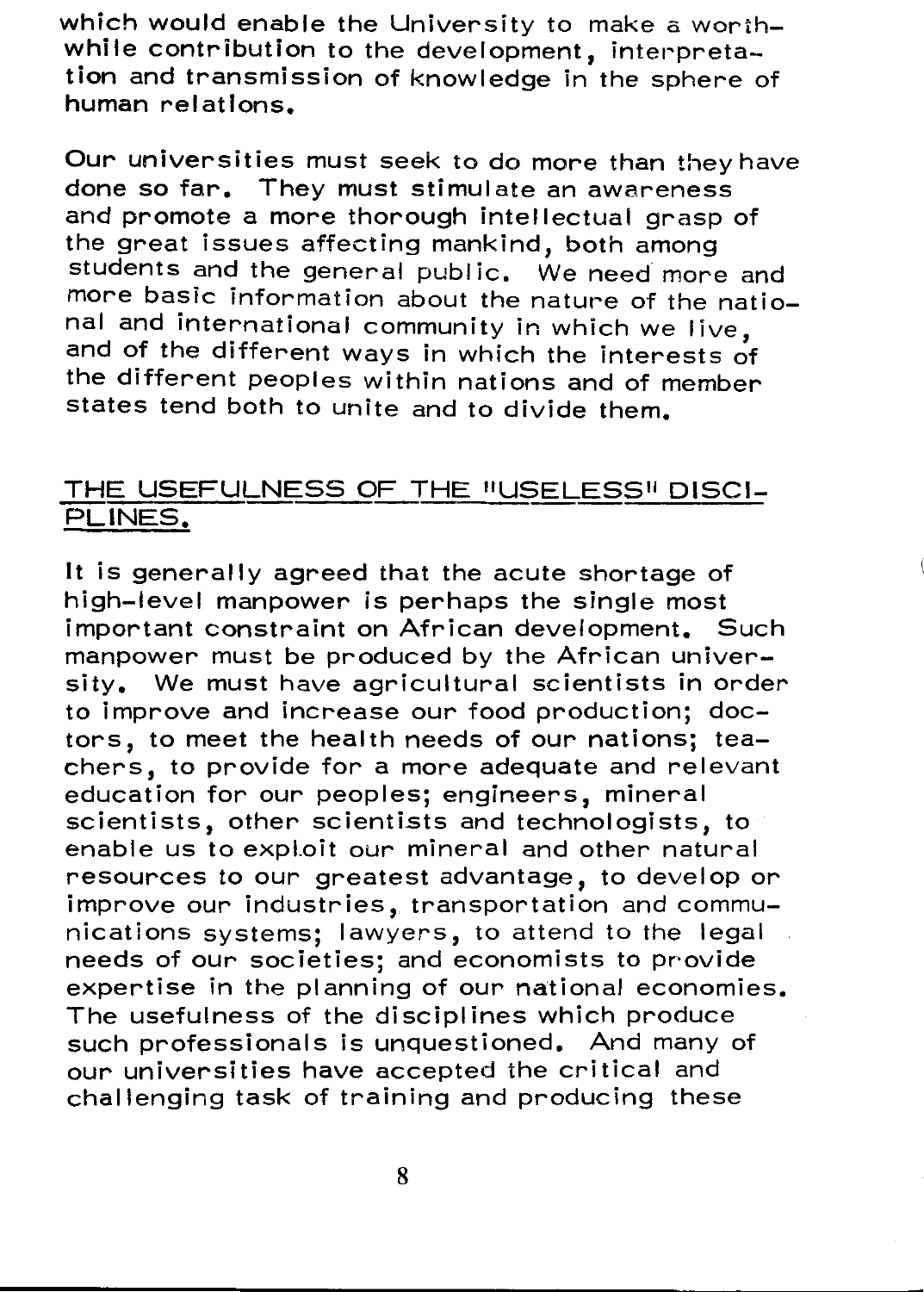professionals in as balanced a manner as possible. The pressures on the universities to concentrate on the training and production of such high-level manpower are understandable. Indeed our universities must continue to respond positively and they must seek to expand their facilities and increase the range of professional fields of study in order to meet the ever increasing needs of our societies.

However, the usefulness, actual and potential, of the so-called "useless" disciplines must never be minimised. And, as I have said in the past, our universities must guard against the summary exclusion, from their activities, of those subjects or academic pursuits which may be thought to have no immediate manpower relevance. Here one thinks, for example, of cultural studies, history, literature and languages, philosophy, ethics, theology, and even classics. These disciplines are of considerable significance in the quest for human and international understanding. To understand your own and other peoples, their outlook, their reactions and attitudes to things, you must understand their culture and social systems, their language, their history, and their contemporary Iife in general. The study and teaching of these, at our universities, can and should, therefore, play a significant role not only in curing our ignorance but also our intolerance of other peoples<sup>t</sup> way of life. Perhaps a little more needs to be said about the significance of some of these di scipl ines.

It has been said that the study of the national language(s), literature, culture and history, if carried on with thoroughness and objectivity, will uncover numerous references to cross-national and cross-cultural origins and influences, and, so, should contribute to emphasizing our common humanity. In the quest for a new world order, the African perspective seeks and should continue to seek,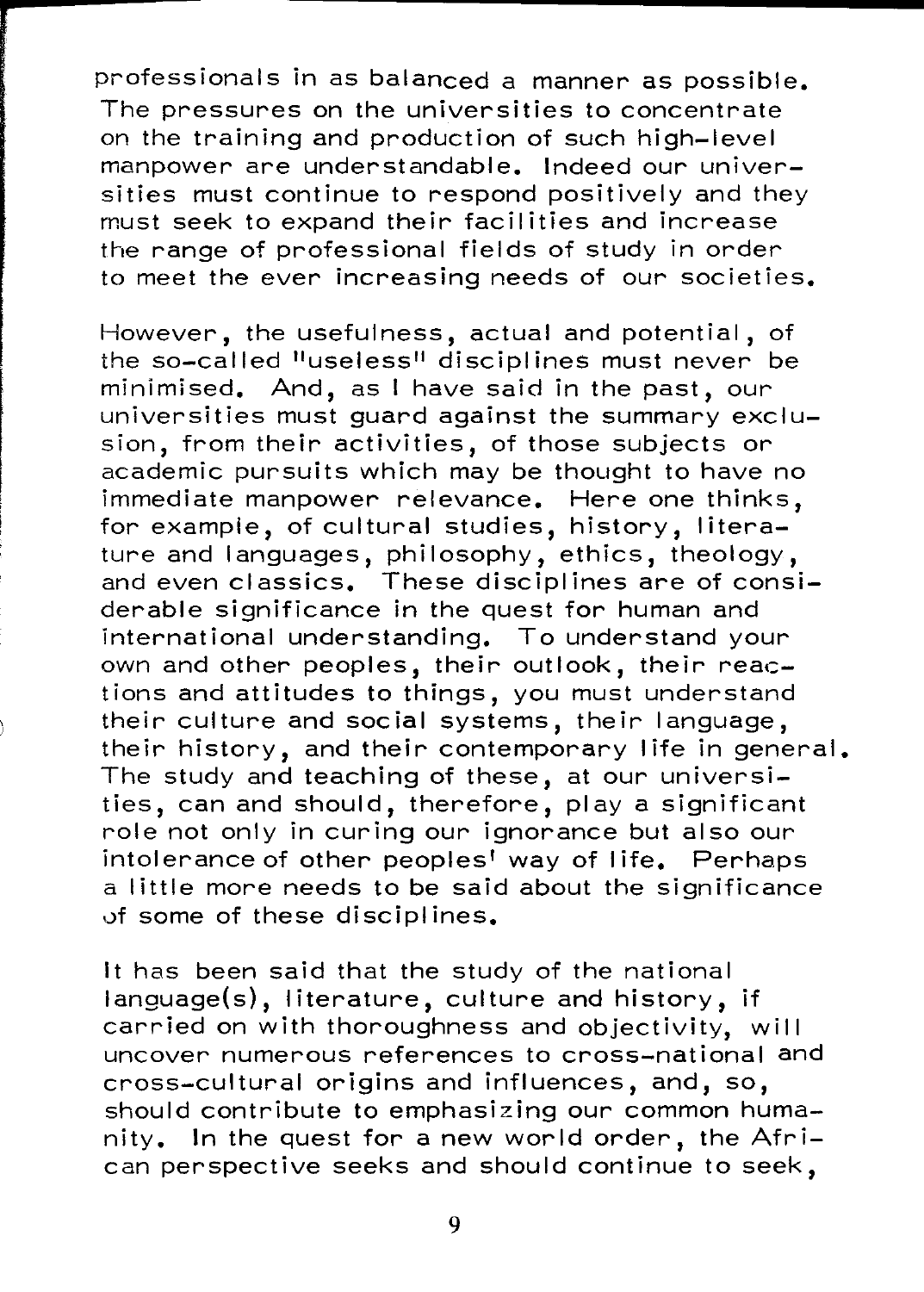as Professor Ali Mazrui has aptly said, to relate "world problems to cultural concerns, arguing that human beings can never develop enough consensus for major world reforms unless they develop a substantial area of shared values, combined with parity of esteem among cultures<sup>"</sup>. Our Universities can contribute to this quest through the pursuit of research and the study of human cultures, values and ethics.

Many of the ills of mankind are compounded by the difficulties we have in communicating with our own kind, both within nations and internationally. The language barrier is clearly one of the most complex of the barriers confronting our societies and mankind. It is most difficult for people to relate to one another when they cannot communicate. Our appreciation of what others are saying can be grossly frustrated. For example, I am quite sure that when recently camarada Samora Machel enjoined us to say "A Lutta Continua", to many Zambians he was saying, "Continua has gonel"

However, the problems of language are enormous. Even at the national level, we must confront the predicament of our countries in their search for a national language in a multi-lingual society. But even here the study and teaching of the languages of a country across ethnic frontiers can contribute enormously to greater human understanding within the nation. On the other hand, the learning of foreign languages across national frontiers might not only expand human sympathy, but also create respect for the people identified with the languages concerned. Our universities must assume a more aggressive approach to the whole question of the study and teaching of languages. At the University of Zambia we should now take distinct practical steps to the teaching not only of Zambian languages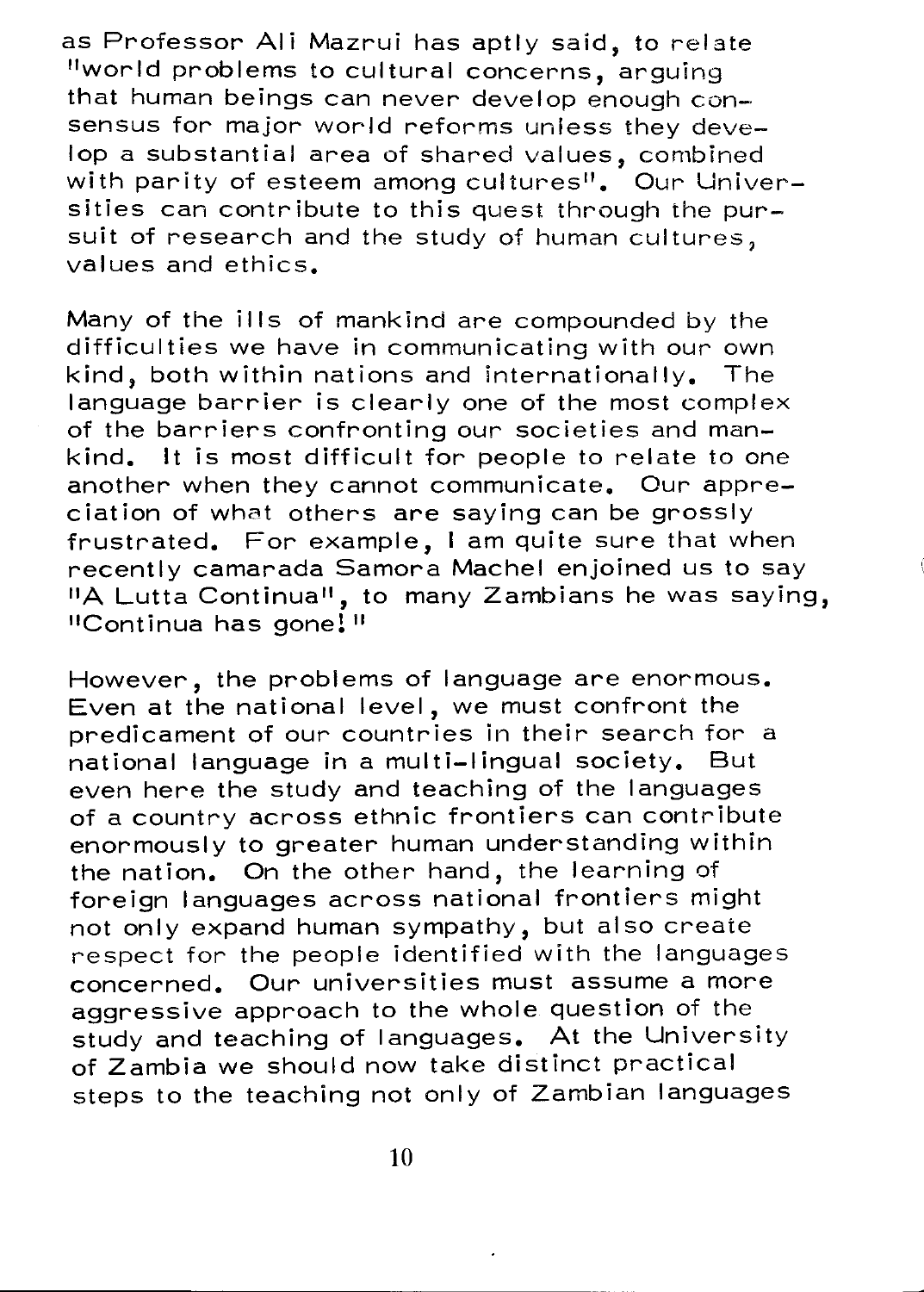but also of Portuguese and even Afrikaans, in addition to the two languages we now teach, namely, Engl ish and French. There is great need for us in Zambia to understand what our friends in the new Mozambique and in the future Angola and what the boers in South Africa are saying about Africa and about us.

Sometimes one hears the question: of what use are hi story and Iiterature in a developing country? The significance of these disciplines has been well stated by the Reverend Theodore M. Hesburgh: "History gives a vital record of mankind's success and failure, hopes and fears, the heights and the depths of human endeavours pursued with either heroism or depravity - but always depicting real virtue or lack of it": while "literature gives an insight into the vast human arena of good and evil, love and hate, peace and violence as real Iiving human options." The claim has been made that the study of both these disciplines can have a sobering effect on all of us: the historical study of one's own and other peoples and other periods should, if properly taught, make one less arrogant about one's own place in history; while the message of literature should help us to appreciate more our common humanity. As Professor Arnold Kettle has said, "what has made great  $l$  iterature great is precisely the help it has given to real men and women to see the world more clearly and to become more aware of the boundless potentia-Iities of human beings.<sup>"</sup> However, the African university should reject both the history and literature which belong to and seek to strengthen the values of exploitation, of oppression, of racial ism, of war, and of contempt for human life.

The "useless" disciplines are, therefore, not to be regarded as a luxury which contemporary Africa cannot afford. They meet a real human need: the need for greater human understanding.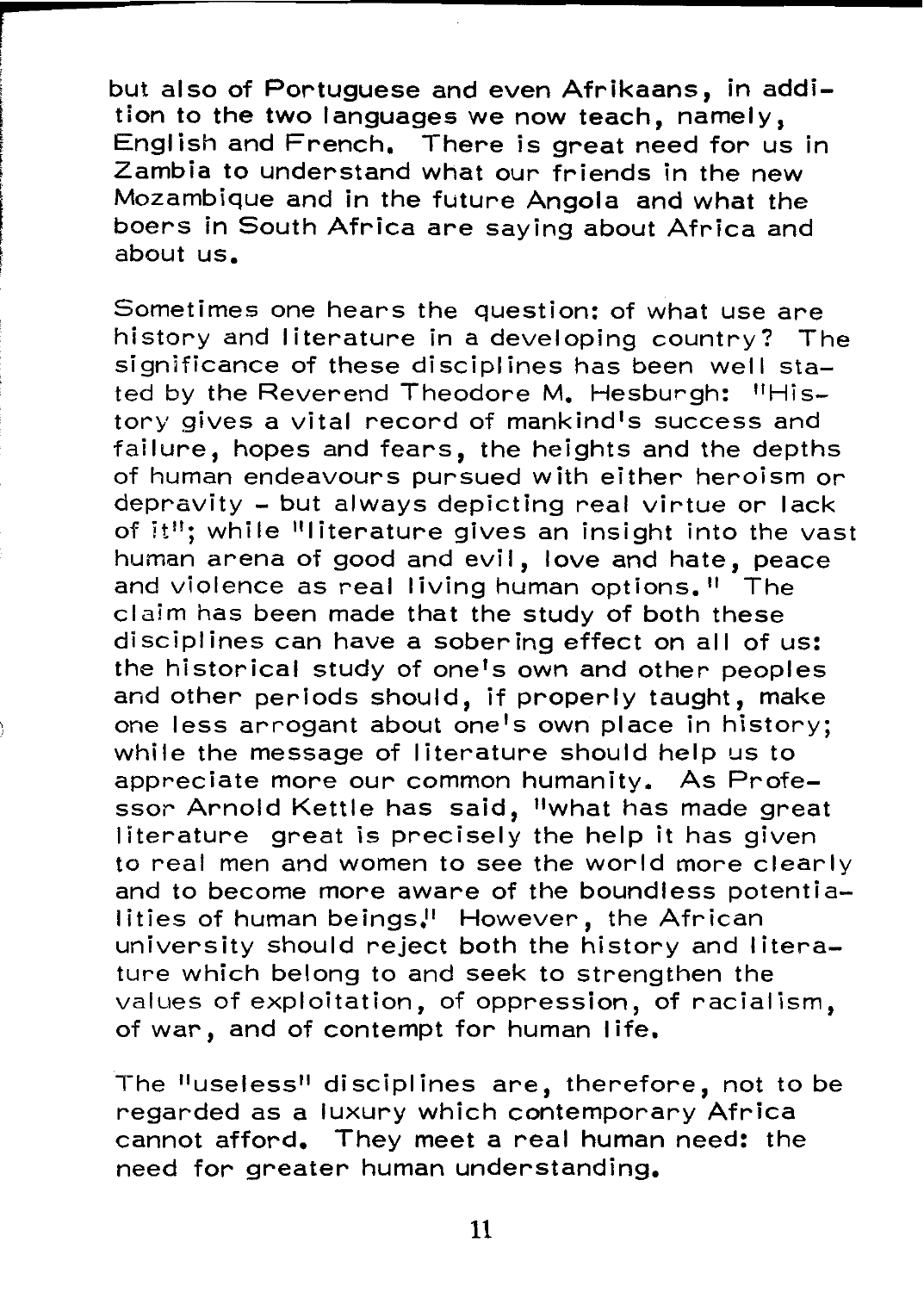## THE SIGNIFICANCE *a=* INTERNATIONAL EDUCA-TIONAL EXCHANGE

Many universities throughout the world are now devoting a share of their resources to international educational exchange. They are educating students from abroad and are sending some of their own students to universities in other countries; they are appointing foreign scholars to teach or engage in research, and making it possible for some of their own academic staff to teach or- engage in research abroad. However, in Africa, this desirable twoway trafficking, particularly in the case of university teachers and research workers, between the universities across national frontiers, within the continent or with universities outside the continent, has not always been possible. One major reason for this is the paucity of nationals on the academic staffs of many of our universities. It can also be said that the number and proportion of foreign students tend to be small because, understandably, it is felt that the limited resources available should be more properly applied to the education of the country's own citizens. However, in the context of our present concern, what is the significance of international educational exchange?

According to Professor Otto Klineberg and others, there seems to be a widespread conviction that international educational exchanges help to promote mutual understanding and friendships amongpeoples and nations, and so open up new possibilities for the establishment of a more human basis for international relations; that they constitute an integrative force in the world, since political relationships are so frequently based on mutual lack of knowledge and confidence; and that they enrich not only students from other nations who are seeking an education, but all those with whom they come into contact. For as someone has said, "when